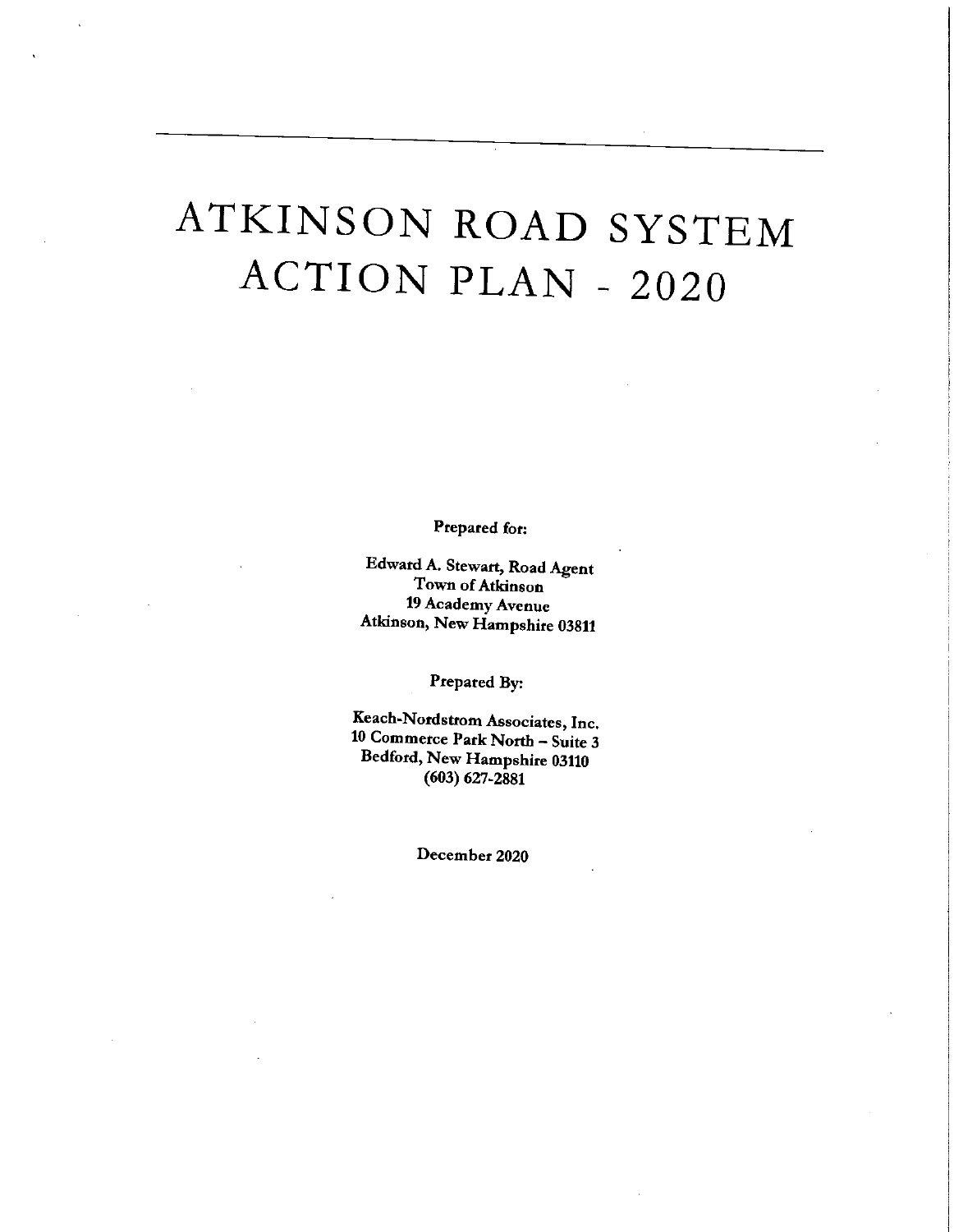## Table of Contents

 $\sim$ 

 $\bar{\beta}$ 

 $\sim$ 

 $\alpha = \alpha + \alpha + \alpha$  .

 $\sim$ 

 $\sim$ 

 $\mathcal{A}^{\mathcal{A}}$  and  $\mathcal{A}^{\mathcal{A}}$  are  $\mathcal{A}^{\mathcal{A}}$  . In the  $\mathcal{A}^{\mathcal{A}}$ 

 $\label{eq:2.1} \frac{1}{\sqrt{2}}\int_{\mathbb{R}^3} \frac{1}{\sqrt{2}}\left(\frac{1}{\sqrt{2}}\right)^2\left(\frac{1}{\sqrt{2}}\right)^2\left(\frac{1}{\sqrt{2}}\right)^2\left(\frac{1}{\sqrt{2}}\right)^2.$ 

 $\sim$ 

 $\alpha$  and  $\alpha$ 

 $\sim 10^{11}$  km

 $\sim$ 

 $\boxed{\mathbf{1}\parallel\mathbf{P}\,\text{A}\,\text{G}\,\text{E}}$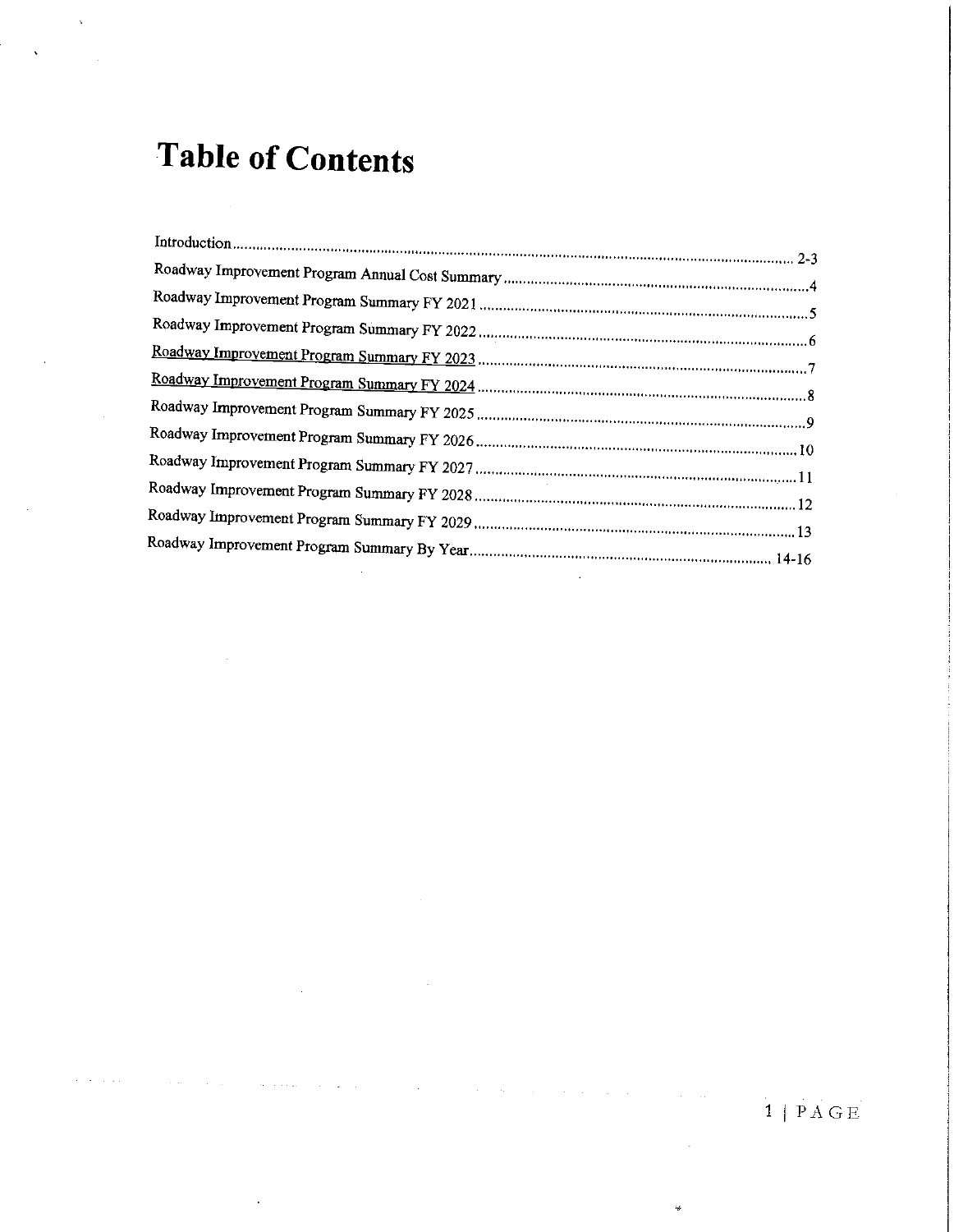#### INTRODUCTION

In 1999 the Town of Atkinson developed its initial Road System Action Plan. That Action Plan, prepared by tbe Town Engineer and Road Agent, identified <sup>a</sup> ptogram of systematic improvements subsequently completed at a series of Class V public streets, including principal collector roadways Providence Hill Road, Westside Drive and Sawyer Avenue, between 2000 and 2008. In 2008 the Town Engineer and Road Agent expanded the Action Plan to layout a program for continuation of systematic betterments to public streets that had begun in 2000. The 2008 Road System Action Plan served as a tool for the planning of prioritized annual expenditures made by the Town for capital improvements to its Class <sup>V</sup> public streets through 2019, culminating with reconstmction of Island Pond Road; the last of the series of principal collector roadways which required reconstruction over the life of the program.

While the Town of Atkinson must be comrnended for significant accomplishments realized in terrns of capital irnprovements made to its Class <sup>V</sup> public highway system ovet the past two decades, it must be recognized that the maintenance of public roads and streets will continue to be an on-going responsibility of the municipality in perpetuity. Correspondingly, in 2020 the Road Agent began implementation of a pavement management program under which a series of Class V public streets <sup>m</sup> the vicimty of Westside Drive wete shirnmed and overlaid wth hot bituminous asphalt pavement. The intent of this pavement management program is to both protect and preserve the Town's earlier investment in toadway base rehabilitatton and/or reconstruction. Under this current ptogram, public stteets will receive lirmted structural repairs, only if and to the extent warranted, prior to installation of ill w'dth shim and overlay courses of hot bituminous asphalt pavement. The underlying intent of this this pavement management program is extension of the useful service life of existing pavement and roadway base materials. Given the extent of work completed over the prior two decades, it is reasonable to expect future shim and overlay projects will yield a useful service life of approaching 15+ years on heavter traveled collector roadways and 25+ yeats on low volume residential streets.

In furtherance of the pavement management program initiated undet ditection of the Road Agent in 2020, he and the Town Engineer performed on site evaluation of the Town's inventory of Class V public streets over the course of 2020. As an outcome of this evaluation, 60 public streets were identified as needing shim and overlay treatment over the next five years (2021 through 2025). While the majority of those public streets scheduled to receive shim and overlay treatment during this period may be properly characterized as low volume residential streets, the resulting program includes application of shim and overlay courses of hot bituminous pavement at Providence Hill Road (2022) arid Sawyet Avenue (2025), both collector roadways reconstructed at the outset of initial Road System Action Plan implementation two decades prior. The experiences realized at Providence Hill Road and Sawyer Avenue effectively highlight the underlying intent and value of Atkinson's Road System Action Plan. In 2020, proper reclaimed stabihzed base roadway reconstruction of <sup>a</sup> typical municipal street is expected to cost approximately \$100 per linear foot, while application of full width shim and overlay courses of hot bituminous pavement are expected to cost something on the order of \$16 to \$18 per linear foot. Once properly reconstructed, periodic application of shim and overlay courses of pavement enables a municipality to protect previously reconstructed or rehabilitated roadway base and thereby extend useful service life of the same at <sup>a</sup> cost of less than <sup>20</sup> petcent of that associated with reconstruction/tehabilitation. In the pages which follow, the Road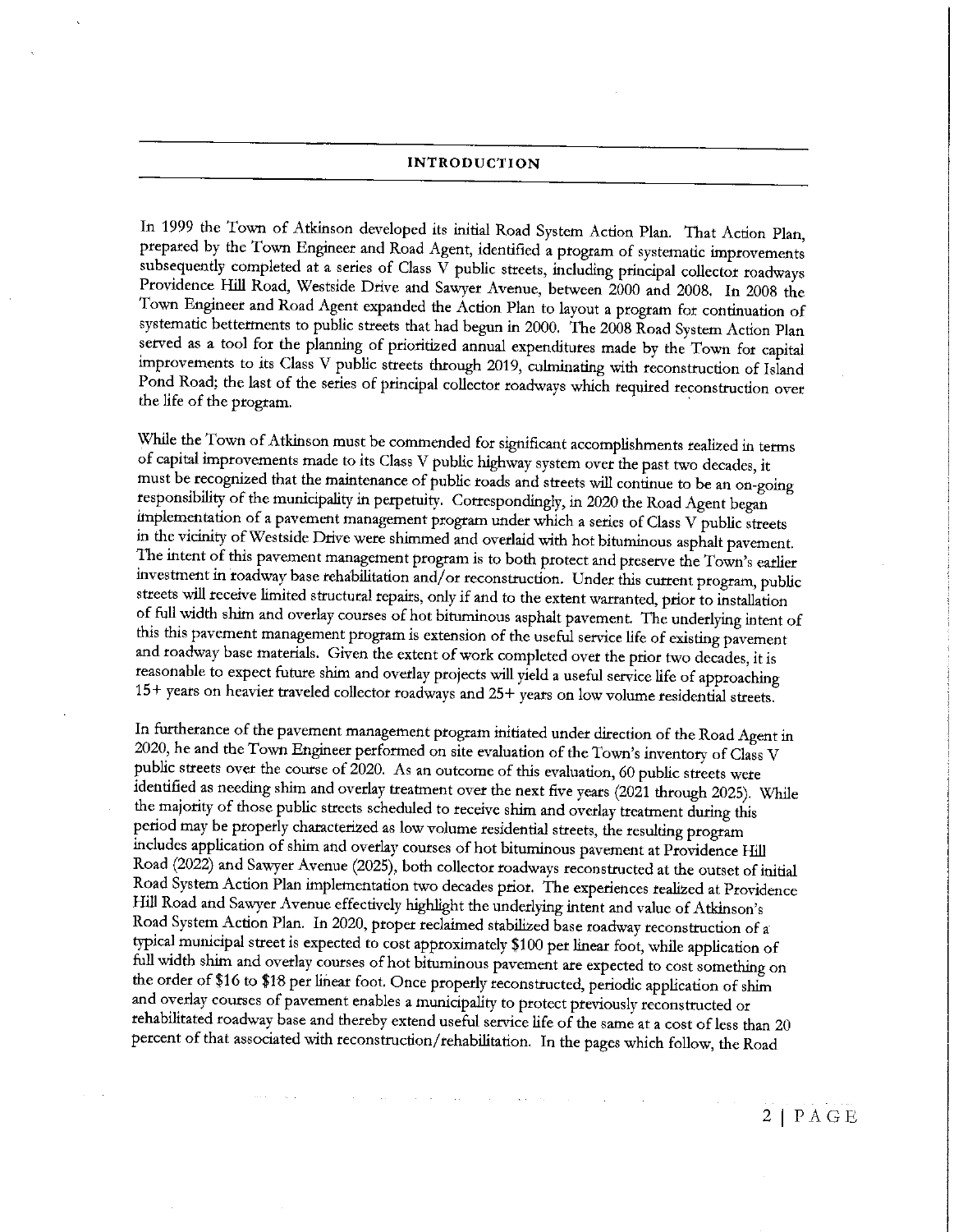Agent and Town Engineer present an extended Action Plan for <sup>a</sup> long terrn (2021 to 2029) pavement management program for <sup>85</sup> Class <sup>V</sup> public streets and roadways. Apart ftom one short local street (Hucklebetty Lane) having toadway base and drainage deficiencies which appear to warrant reclaimed stabilized base reconstruction, the principal repair/maintenance strategy for the remaining 84 streets is limited to shim and overlay. From a fiscal standpoint, the advantage of reaching this enviable position are obvious and best illustrated by declining projections of anticipated annual ptoyam cost for the next decade summatized on Page 4 of this document.

Lastly, attached to this Atkinson Road System Action Plan of <sup>2020</sup> the teader will find <sup>a</sup> Street Map of the community which has been annotated to illustrate both annual program work completed between 2015 and 2020, as well as future pavement management program improvements recormnended for the period extending from <sup>2021</sup> through 2029.

 $3$  | PAGE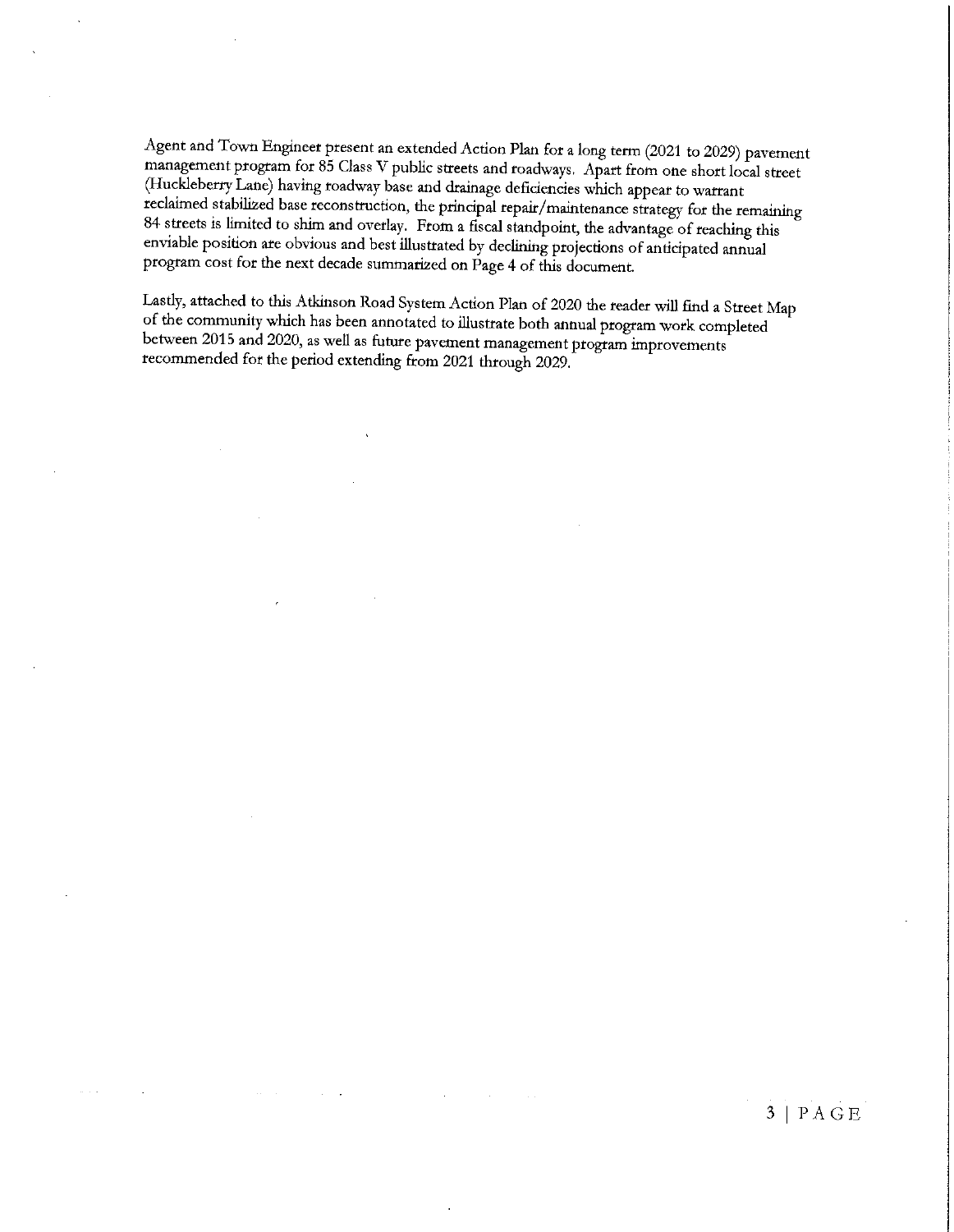### ROADWAY IMPROVEMENT PROGRAM ANNUAL COST SUMMARY

| <b>FISCAL YEAR</b> | ANNUAL PROGRAM BUDGET |
|--------------------|-----------------------|
| 2021               | \$468,500.00          |
| 2022               | \$403,000.00          |
| 2023               | \$480,400.00          |
| 2024               | \$487,100.00          |
| 2025               | \$312,500.00          |
| 2026               | \$366,800.00          |
| 2027               | \$291,400.00          |
| 2028               | \$289,600.00          |
| 2029               | \$47,800.00           |

"Note: A// estimated construction cost projects are presented in <sup>2020</sup> dollars.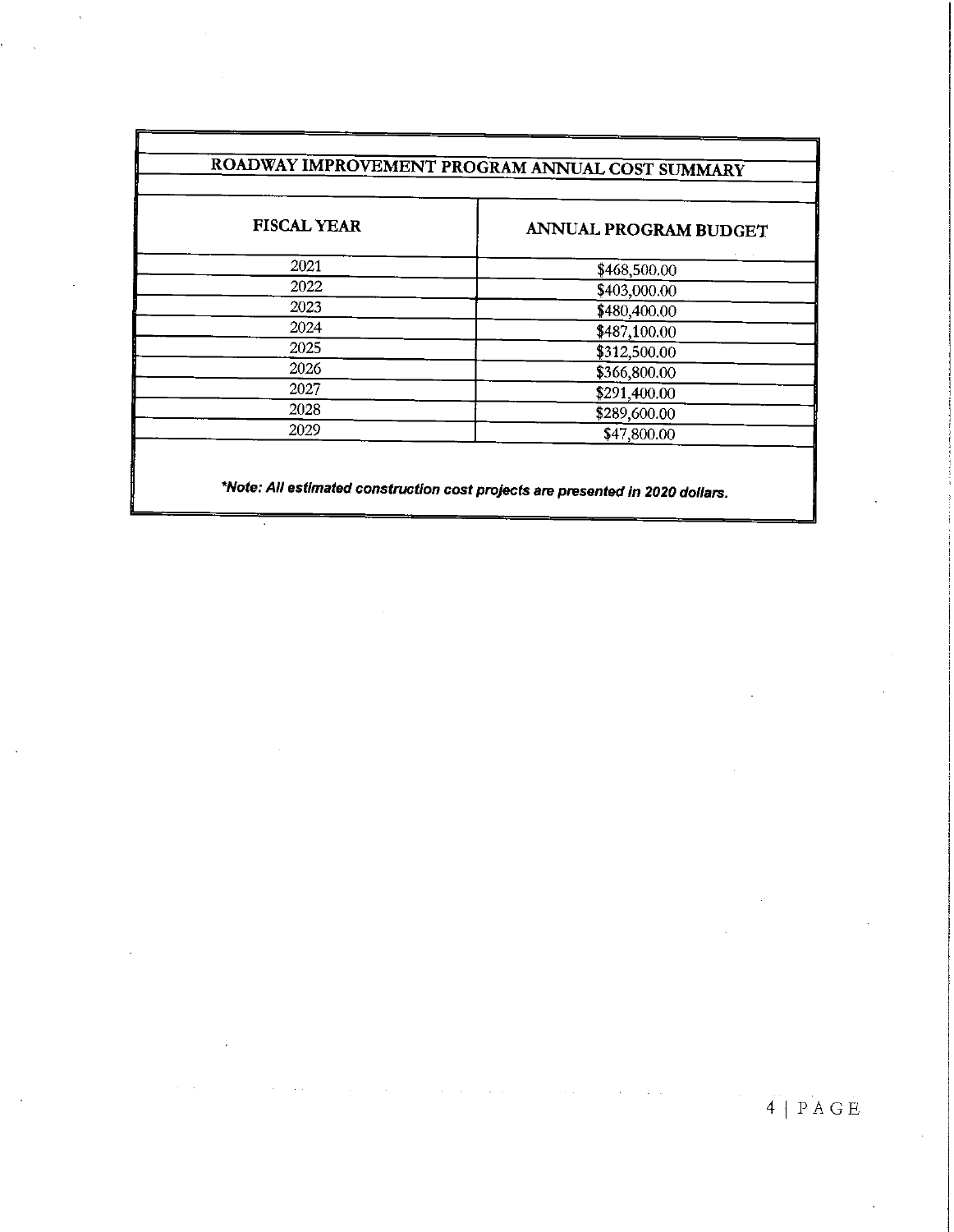| <b>FY 2021</b>              |                   |                                                              |                                         |  |
|-----------------------------|-------------------|--------------------------------------------------------------|-----------------------------------------|--|
| <b>Street</b>               | Length<br>(miles) | <b>Repair Strategy</b>                                       | <b>Estimated Cost</b><br>(2020 Dollars) |  |
| Crown Hill Road             | 0.58              | Shim & Overlay                                               | \$57,100.00                             |  |
| Amberwood Drive             | 0.72              | Shim & Overlay $\overline{w}$<br>Select Curb Replacement     | \$77,500.00                             |  |
| Fernwood Way                | 0.12              | Shim & Overlay                                               | \$11,800.00                             |  |
| Dearborn Ridge Road         | 0.21              | Shim & Overlay<br>\$19,800.00                                |                                         |  |
| Pine Knoll Drive            | 0.39              | Shim & Overlay w/<br>Select Curb Installation                | \$47,700.00                             |  |
| Crystal Hill Road           | 0.36              | Shim & Overlay                                               | \$34,500.00<br>\$8,800.00               |  |
| Crystal Hill Circle         | 0.09              | Shim & Overlay                                               |                                         |  |
| Murray Drive                | 0.32              | Shim & Overlay                                               | \$30,800.00                             |  |
| Devonshire Road             | 0.53              | Shim & Overlay                                               | \$47,600.00                             |  |
| Lisheen Drive               | 0.36              | Shim & Overlay w/<br>Drainage Structure Elev.<br>Adjustments | \$39,100.00                             |  |
| Kings Grant Drive           | 0.39              | Shim & Overlay $w/$<br>Selective Underdrain<br>Installation  | \$45,200.00                             |  |
| Meeting Rock Road           | 0.23              | Shim & Overlay                                               | \$21,800.00                             |  |
| Haydn Drive                 | 0.28              | Shim & Overlay                                               | \$26,800.00                             |  |
| Total Program Budget (2021) | \$468,500.00      |                                                              |                                         |  |

 $\hat{\mathcal{S}}$ 

 $\hat{\mathcal{A}}$ 

## $\overline{5}$  | PAGE

 $\hat{\mathbf{r}}$ 

 $\alpha_{\rm{max}}$ 

 $\hat{\mathcal{A}}$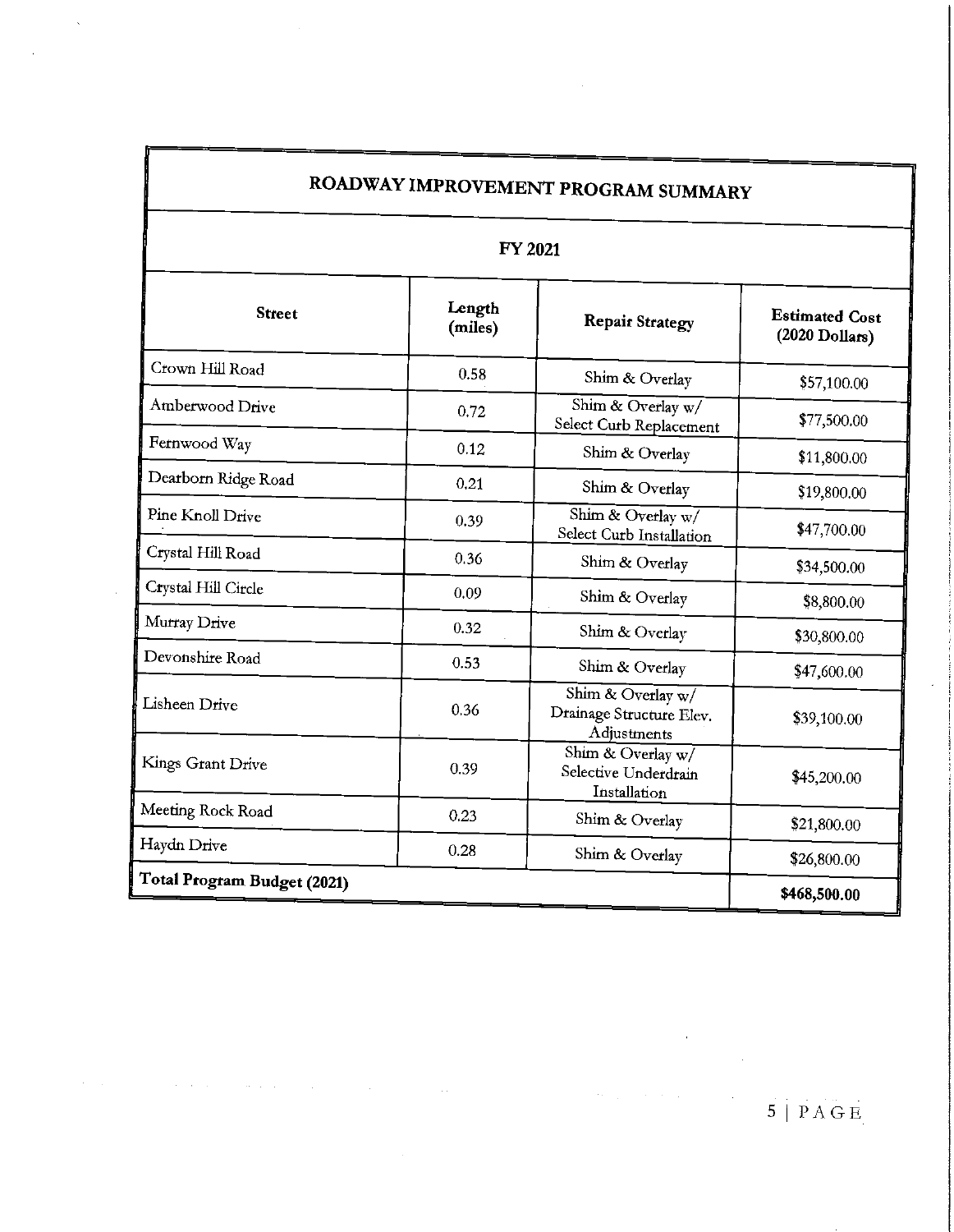| ROADWAY IMPROVEMENT PROGRAM SUMMARY |                   |                        |                                         |  |
|-------------------------------------|-------------------|------------------------|-----------------------------------------|--|
| FY 2022                             |                   |                        |                                         |  |
| <b>Street</b>                       | Length<br>(miles) | <b>Repair Strategy</b> | <b>Estimated Cost</b><br>(2020 Dollars) |  |
| Providence Hill Road                | 1.53              | Shim & Overlay         | \$144,900.00                            |  |
| <b>Butler Road</b>                  | 0.22              | Shim & Overlay         | \$20,700.00                             |  |
| Twin Oaks Drive                     | 0.15              | Shim & Overlay         | \$14,300.00                             |  |
| Windmill Lane                       | 0.30              | Shim & Overlay         | \$28,400.00                             |  |
| Moccasin Path                       | 0.20              | Shim & Overlay         | \$19,000.00                             |  |
| Pheasant Lane                       | 0.29 <sup>°</sup> | Shim & Overlay         | \$23,000.00                             |  |
| <b>Bluebird Lane</b>                | 0.23              | Shim & Overlay         | \$16,300.00                             |  |
| Geary Lane                          | 0.16              | Shim & Overlay         | \$14,400.00                             |  |
| Spickett Valley Drive               | 0.20              | Shim & Overlay         | \$19,000.00                             |  |
| Atkinson Farm Road                  | 0.20              | Shim & Overlay         | \$19,000.00                             |  |
| Little Rob Road                     | 0.40              | Shim & Overlay         | \$38,000.00                             |  |
| Carriage Chase Lane                 | 0.17              | Shim & Overlay         | \$14,600.00                             |  |
| <b>Jasmine Drive</b>                | 0.33              | Shim & Overlay         | \$31,400.00                             |  |
| Total Program Budget (2022)         |                   |                        | \$403,000.00                            |  |

 $\cdot$ 

 $\sim$ 

 $\bar{\beta}$ 

 $\sim$ 

 $\label{eq:2} \frac{1}{\sqrt{2}}\sum_{i=1}^n\frac{1}{\sqrt{2}}\sum_{j=1}^n\frac{1}{j!}\sum_{j=1}^n\frac{1}{j!}\sum_{j=1}^n\frac{1}{j!}\sum_{j=1}^n\frac{1}{j!}\sum_{j=1}^n\frac{1}{j!}\sum_{j=1}^n\frac{1}{j!}\sum_{j=1}^n\frac{1}{j!}\sum_{j=1}^n\frac{1}{j!}\sum_{j=1}^n\frac{1}{j!}\sum_{j=1}^n\frac{1}{j!}\sum_{j=1}^n\frac{1}{j!}\sum_{j=1}^$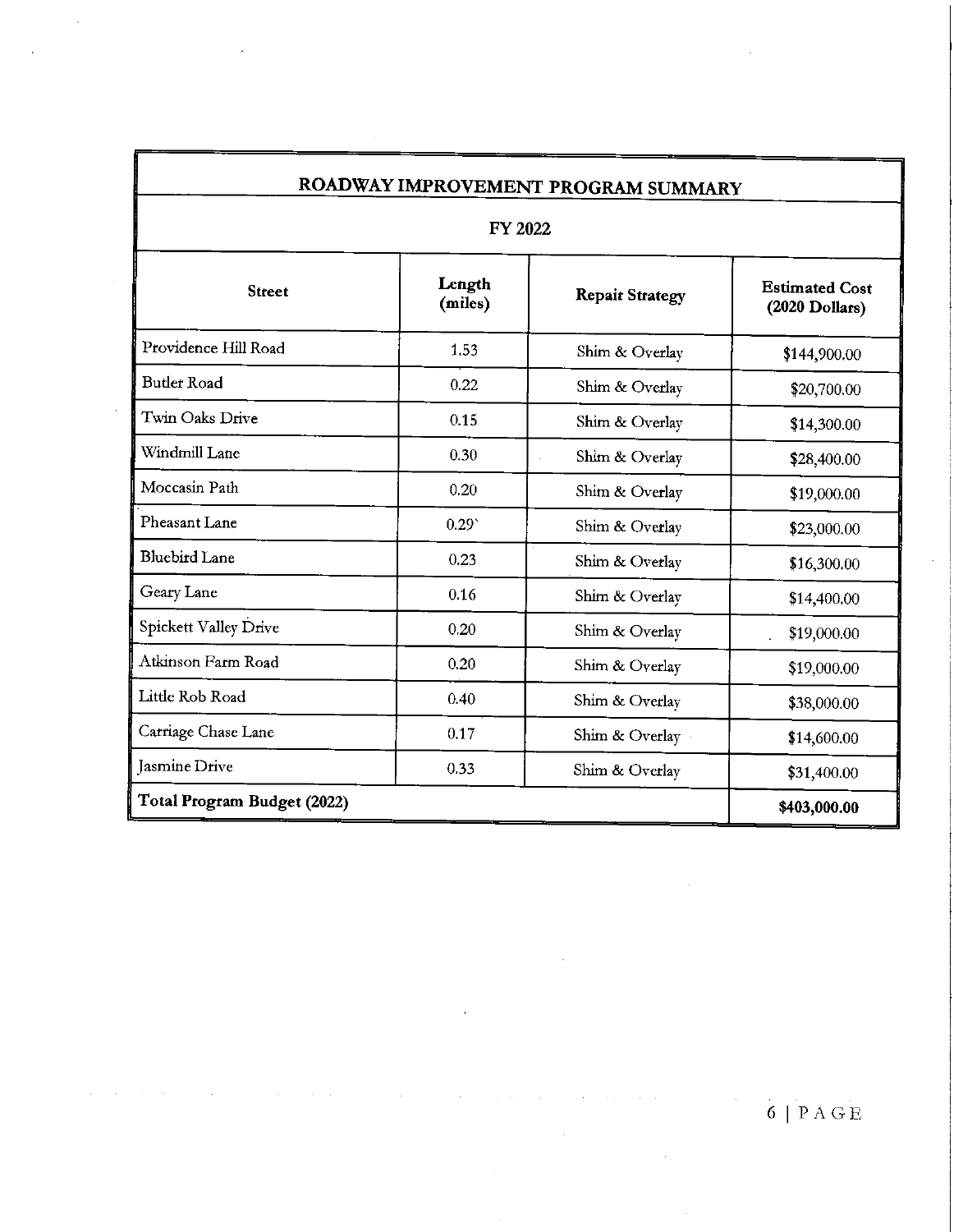| ROADWAY IMPROVEMENT PROGRAM SUMMARY |                   |                                                         |                                                  |  |
|-------------------------------------|-------------------|---------------------------------------------------------|--------------------------------------------------|--|
| FY 2023                             |                   |                                                         |                                                  |  |
| <b>Street</b>                       | Length<br>(miles) | <b>Repair Strategy</b>                                  | <b>Estimated Cost</b><br>$(2020 \text{ Dolars})$ |  |
| Knightland Road                     | 0.40              | Shim & Overlay w/<br>Selective Drainage<br>Improvements | \$48,300.00                                      |  |
| Huckleberry Lane                    | 0.11              | Reclaimed Stabilized Base<br>Reconstruction             | \$60,900.00                                      |  |
| Fairview Hill Road                  | 0.29              | Shim & Overlay                                          | \$27,800.00                                      |  |
| Woodside Way                        | 0.22              | Shim & Overlay                                          | \$20,600.00                                      |  |
| Stewart Farm Road                   | 0.09              | Shim & Overlay                                          | \$8,100.00                                       |  |
| Pope Road                           | 0.54              | Shim & Overlay                                          | \$51,400.00                                      |  |
| Whippoorwill Lane                   | 0.14              | Shim & Overlay                                          | \$12,900.00                                      |  |
| Stone Pound Lane                    | 0.40              | Shim & Overlay                                          | \$39,600.00                                      |  |
| <b>Bittersweet Lane</b>             | 0.41              | Shim & Overlay                                          | \$38,800.00                                      |  |
| Page's Lane                         | 0,10              | Shim & Overlay                                          | \$9,300.00                                       |  |
| Stage Road                          | 0.54              | Shim & Overlay                                          | \$47,200.00                                      |  |
| Rocking Chair Lane                  | 0.33              | Shim & Overlay w/<br>Selective Curb Replacement         | \$46,800.00                                      |  |
| Cottontail Lane                     | 0.20              | Shim & Overlay w/<br>Selective Curb Replacement         | \$31,300.00                                      |  |
| Pebble Brook Road                   | 0.19              | Shim & Overlay                                          | \$18,300.00                                      |  |
| Washington Road                     | 0.20              | Shim & Overlay                                          | \$19,100.00                                      |  |
| Total Program Budget (2023)         |                   |                                                         |                                                  |  |

7IPAGE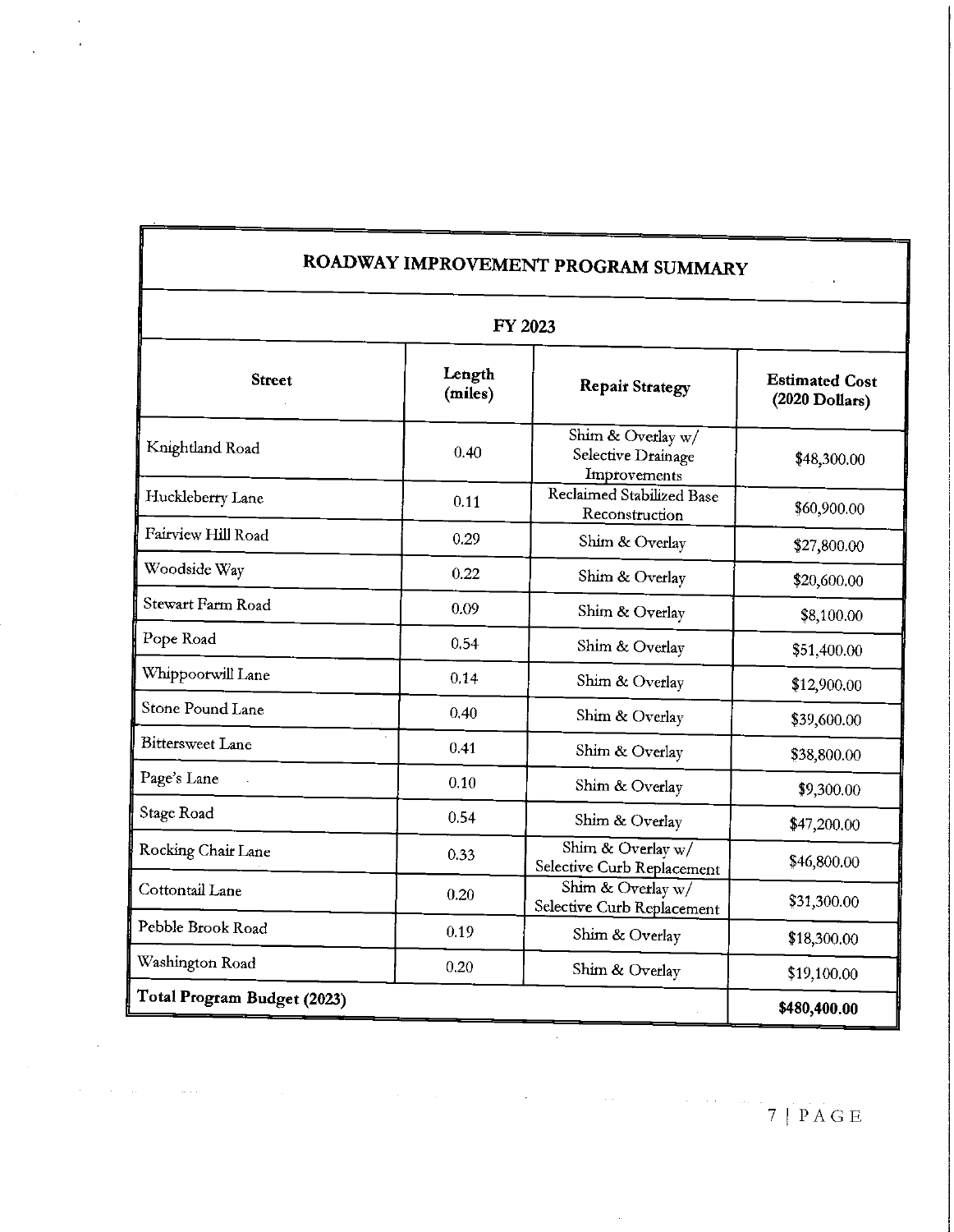| ROADWAY IMPROVEMENT PROGRAM SUMMARY |                   |                                                 |                                           |  |  |
|-------------------------------------|-------------------|-------------------------------------------------|-------------------------------------------|--|--|
|                                     | FY 2024           |                                                 |                                           |  |  |
| <b>Street</b>                       | Length<br>(miles) | <b>Repair Strategy</b>                          | <b>Estimated Cost</b><br>$(2020$ Dollars) |  |  |
| Bryant Woods Road                   | 0.80              | Shim & Overlay                                  | \$75,800.00                               |  |  |
| Kelly Lane                          | 0.45              | Shim & Overlay w/<br>Selective Curb Replacement | \$66,300.00                               |  |  |
| Coventry Road                       | 1.35              | Shim & Overlay w/<br>Selective Curb Replacement | \$175,100.00                              |  |  |
| Treasure Way                        | 0.09              | Shim & Overlay w/<br>Selective Curb Replacement | \$13,500.00                               |  |  |
| <b>Birdsall Lane</b>                | 0,12              | Shim & Overlay                                  | \$11,800.00                               |  |  |
| Mosher Drive                        | 0.13              | Shim & Overlay                                  | \$12,100.00                               |  |  |
| Upland Road                         | 0.35              | Shim & Overlay                                  | \$32,800.00                               |  |  |
| Green Hill Drive                    | 0.09              | Shim & Overlay                                  | \$8,500.00                                |  |  |
| Robie Lane                          | 0.38              | Shim & Overlay                                  | \$36,300.00                               |  |  |
| Indian Ridge Road                   | 0.49              | Shim & Overlay                                  | \$46,500.00                               |  |  |
| Noyes Lane                          | 0.09              | Shim & Overlay                                  | \$8,400.00                                |  |  |
| Total Program Budget (2024)         |                   |                                                 | \$487,100.00                              |  |  |

 $\bar{\beta}$ 

 $\sim$ 

 $\hat{\mathcal{A}}$ 

 $\hat{\mathcal{A}}$ 

 $\cdot$ 

### $\overline{\textbf{8}}$  | PAGE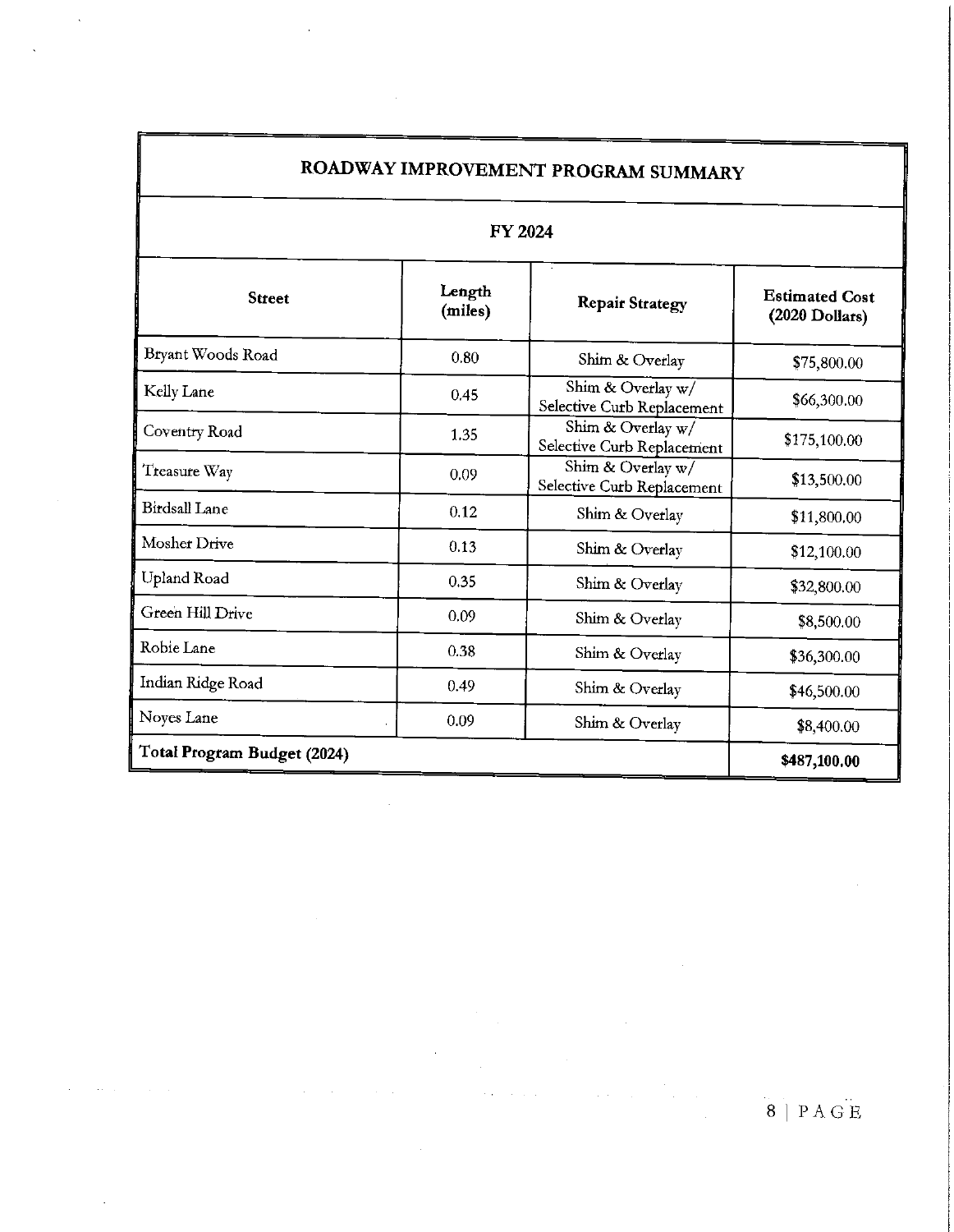| ROADWAY IMPROVEMENT PROGRAM SUMMARY |                   |                        |                                         |  |
|-------------------------------------|-------------------|------------------------|-----------------------------------------|--|
| <b>FY 2025</b>                      |                   |                        |                                         |  |
| <b>Street</b>                       | Length<br>(miles) | <b>Repair Strategy</b> | <b>Estimated Cost</b><br>(2020 Dollars) |  |
| Sawyer Avenue                       | 1.45              | Shim & Overlay         | \$137,700.00                            |  |
| Meadow Lane                         | 0.34              | Shim & Overlay         | \$32,400.00                             |  |
| Highland Road                       | 0.20              | Shim & Overlay         | \$18,500.00                             |  |
| Scottsdale Road                     | 0.17              | Shim & Overlay         | \$16,500.00                             |  |
| Sleepy Hollow Road                  | 0.47              | Shim & Overlay         | \$45,000.00                             |  |
| Forest Road                         | 0.08              | Shim & Overlay         | \$8,000.00                              |  |
| Juniper Lane                        | 0.26              | Shim & Overlay         | \$24,500.00                             |  |
| Brendan Road                        | 0.32              | Shim & Overlay         | \$29,900.00                             |  |
| Total Program Budget (2025)         |                   |                        | \$312,500.00                            |  |

 $\mathcal{L}_{\mathcal{A}}$ 

 $\label{eq:2.1} \frac{1}{\sqrt{2}}\int_{\mathbb{R}^3}\frac{1}{\sqrt{2}}\left(\frac{1}{\sqrt{2}}\right)^2\frac{1}{\sqrt{2}}\left(\frac{1}{\sqrt{2}}\right)^2\frac{1}{\sqrt{2}}\left(\frac{1}{\sqrt{2}}\right)^2.$ 

 $\mathcal{L}(\mathcal{A})$  and  $\mathcal{L}(\mathcal{A})$  are  $\mathcal{L}(\mathcal{A})$  . The contribution of  $\mathcal{L}(\mathcal{A})$ 

 $\label{eq:3.1} \mathcal{L}(\mathcal{A}) = \mathcal{L}(\mathcal{A}) \mathcal{L}(\mathcal{A}) = \mathcal{L}(\mathcal{A})$ 

 $\hat{\mathcal{L}}$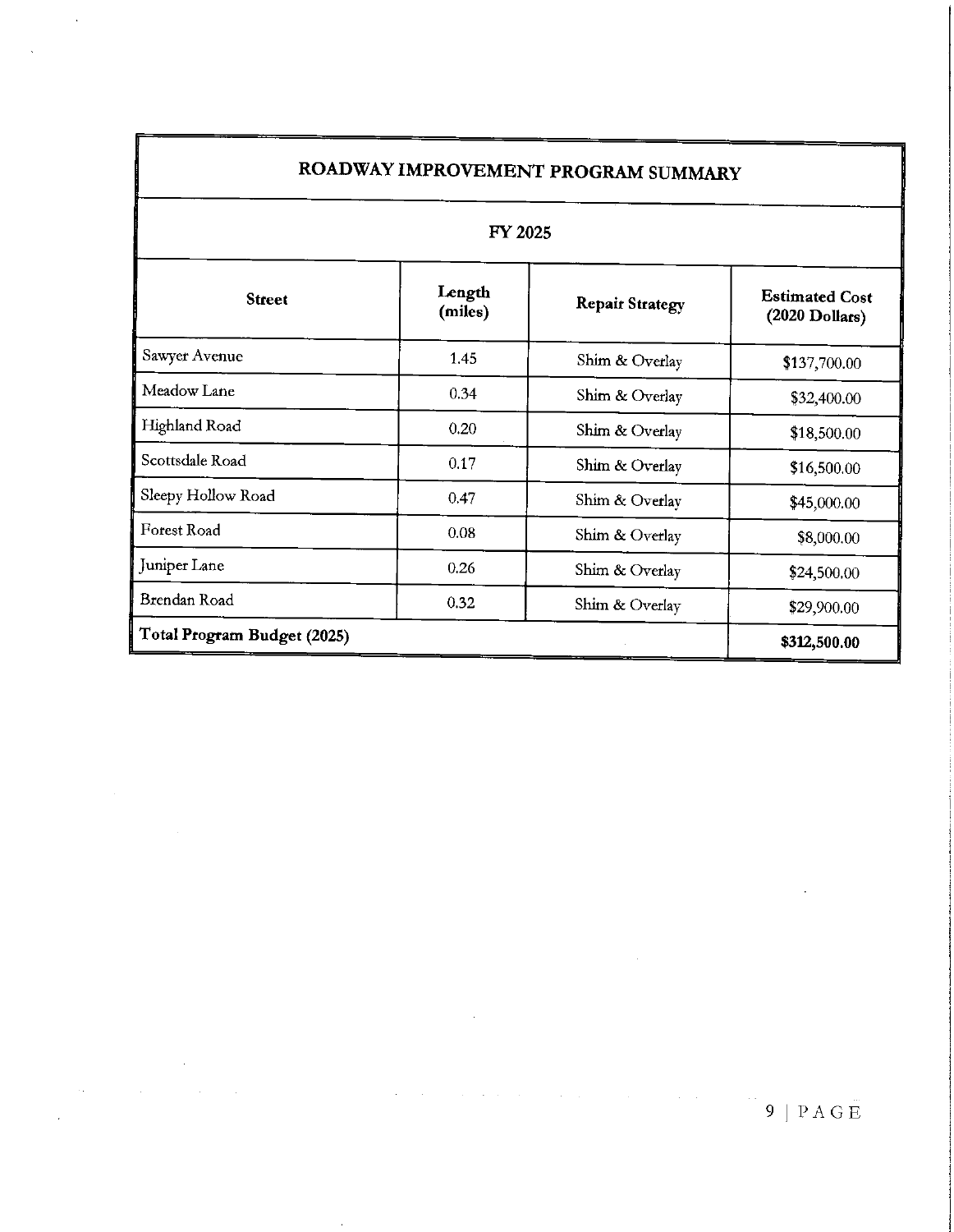| ROADWAY IMPROVEMENT PROGRAM SUMMARY |                   |                        |                                         |  |
|-------------------------------------|-------------------|------------------------|-----------------------------------------|--|
|                                     | FY 2026           |                        |                                         |  |
| <b>Street</b>                       | Length<br>(miles) | <b>Repair Strategy</b> | <b>Estimated Cost</b><br>(2020 Dollars) |  |
| Summit Drive                        | 1.09              | Shim & Overlay         | \$102,800.00                            |  |
| Christine Drive                     | 0.37              | Shim & Overlay         | \$34,900.00                             |  |
| Wood Drive                          | 0.42              | Shim & Overlay         | \$40,000.00                             |  |
| <b>Sunset Drive</b>                 | 0.42              | Shim & Overlav         | \$39,400.00                             |  |
| Sawmill Road                        | 0.27              | Shim & Overlay         | \$25,500.00                             |  |
| Walker Road                         | 1.31              | Shim & Overlay         | \$124,200.00                            |  |
| Total Program Budget (2026)         |                   |                        | \$366,800.00                            |  |

### 10 | P $\overline{A}$ GE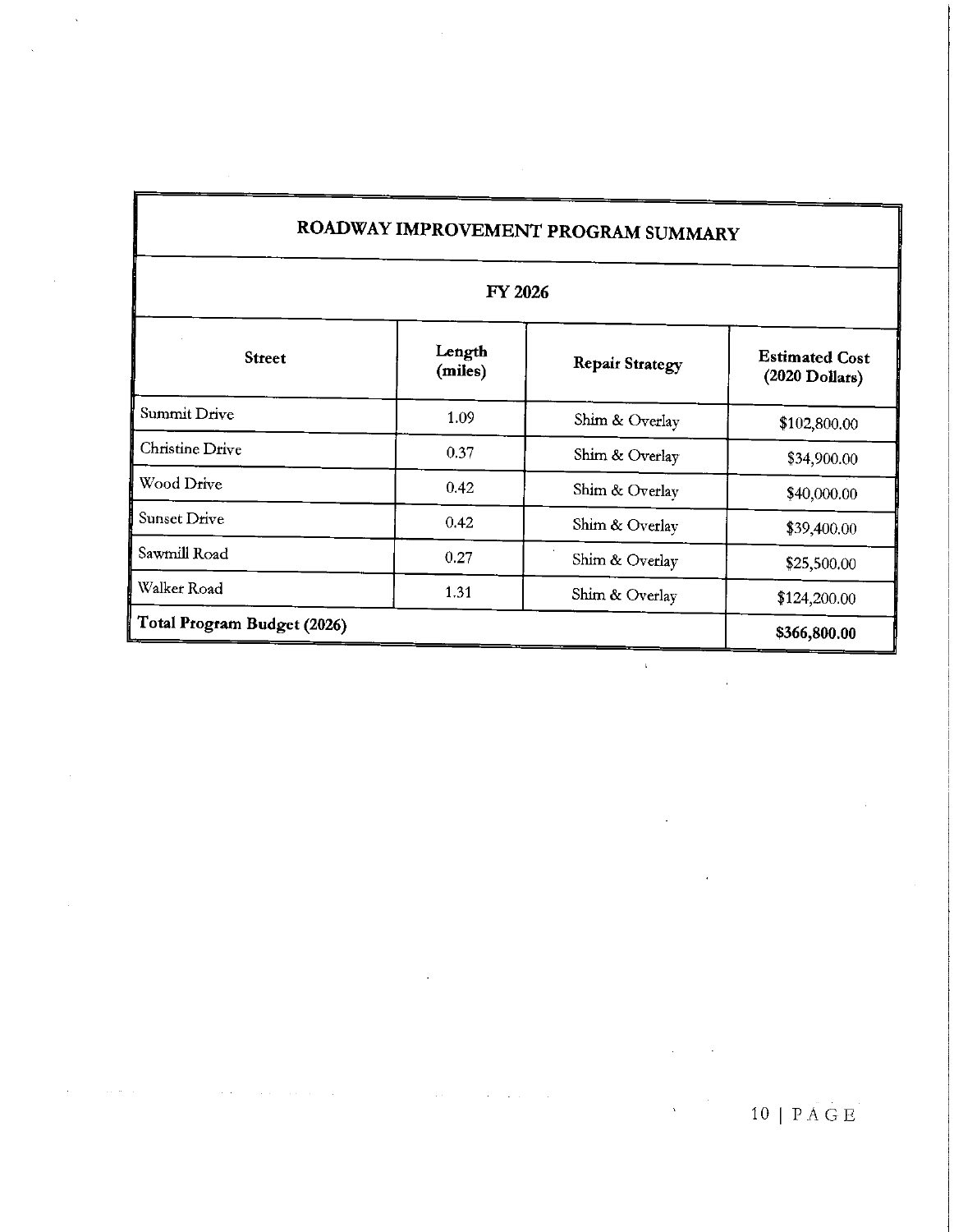| ROADWAY IMPROVEMENT PROGRAM SUMMARY<br>FY 2027 |      |                |              |  |
|------------------------------------------------|------|----------------|--------------|--|
|                                                |      |                |              |  |
| Old Coach Road                                 | 1.08 | Shim & Overlay | \$102,300.00 |  |
| Oak Hill Circle                                | 0.48 | Shim & Overlay | \$45,900.00  |  |
| Hawthorne Drive                                | 0.41 | Shim & Overlay | \$39,000.00  |  |
| Merrill Drive                                  | 0.46 | Shim & Overlay | \$43,900.00  |  |
| Hovey Meadow Road                              | 0.39 | Shim & Overlay | \$37,500.00  |  |
| <b>Hoyt Circle</b>                             | 0.12 | Shim & Overlay | \$11,400.00  |  |
| Hitchcock Lane                                 | 0.12 | Shim & Overlay | \$11,400.00  |  |
| Total Program Budget (2027)                    |      |                | \$291,400.00 |  |

 $\mathcal{A}(\mathcal{A})$  , and  $\mathcal{A}(\mathcal{A})$ 

 $\alpha = 1$ 

 $\ddot{\phantom{0}}$ 

 $\bar{z}$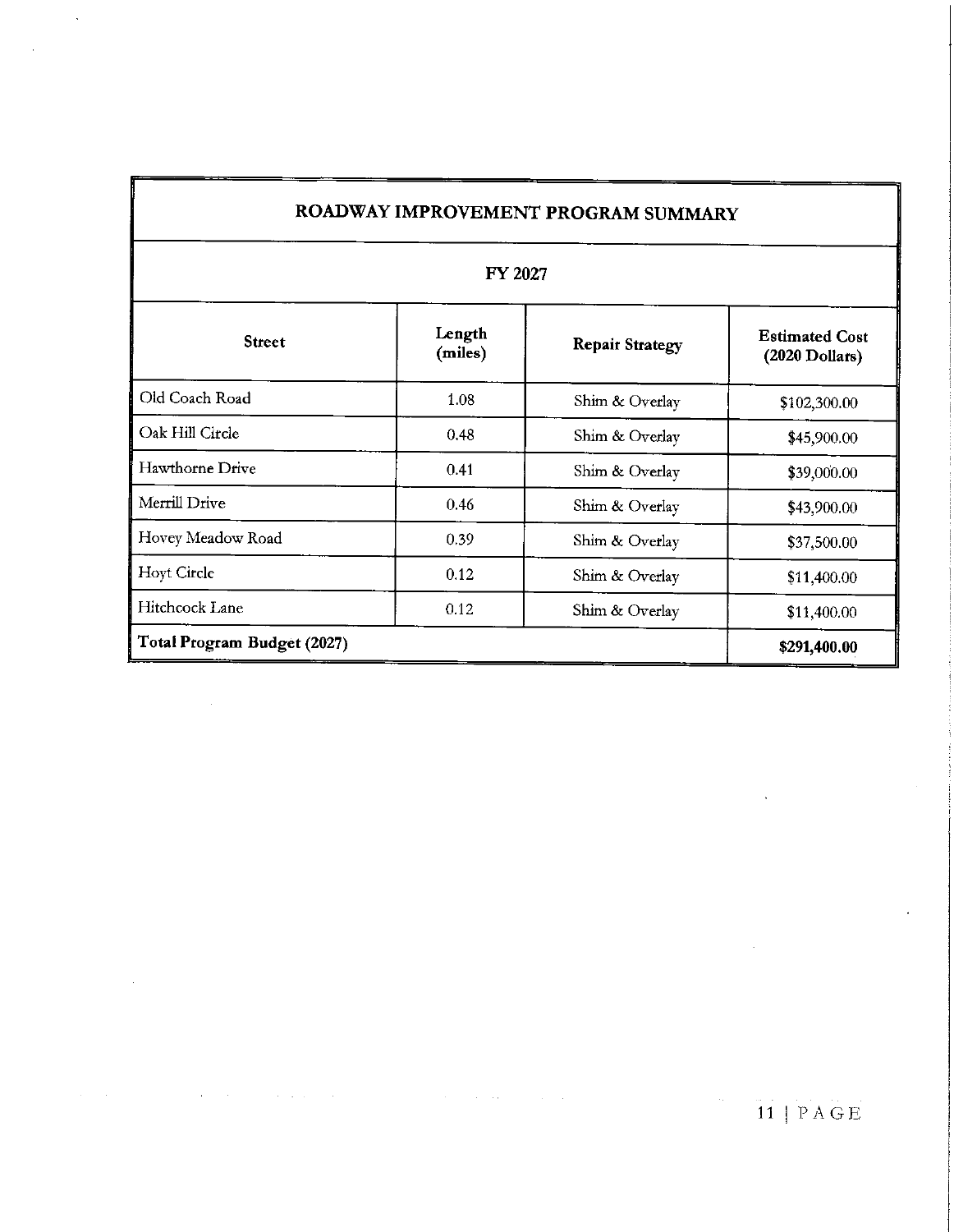| ROADWAY IMPROVEMENT PROGRAM SUMMARY<br><b>FY 2028</b> |      |                |              |  |
|-------------------------------------------------------|------|----------------|--------------|--|
|                                                       |      |                |              |  |
| Maple Avenue                                          | 1.06 | Shim & Overlay | \$100,800.00 |  |
| Newbury Drive                                         | 0.17 | Shim & Overlay | \$16,500.00  |  |
| Squire Drive                                          | 0.12 | Shim & Overlay | \$11,400.00  |  |
| <b>Brittany Lane</b>                                  | 0.23 | Shim & Overlay | \$21,400.00  |  |
| Woodlawn Avenue                                       | 0.38 | Shim & Overlay | \$35,900.00  |  |
| <b>Birch Lane</b>                                     | 0.22 | Shim & Overlay | \$21,000.00  |  |
| Leroy Avenue                                          | 0.11 | Shim & Overlay | \$10,100.00  |  |
| Willow Vale                                           | 0.31 | Shim & Overlay | \$29,000.00  |  |
| Wason Lane                                            | 0.24 | Shim & Overlay | \$22,900.00  |  |
| Little River Lane                                     | 0.15 | Shim & Overlay | \$14,500.00  |  |
| Hilldale Avenue                                       | 0.06 | Shim & Overlay | \$6,100.00   |  |
| Total Program Budget (2028)                           |      |                | \$289,600.00 |  |

 $\mathcal{L}^{\text{max}}_{\text{max}}$  and  $\mathcal{L}^{\text{max}}_{\text{max}}$ 

 $\sim$ 

 $\mathcal{L}_{\text{max}}$  and  $\mathcal{L}_{\text{max}}$  . The  $\mathcal{L}_{\text{max}}$ 

 $\mathcal{L}^{\text{max}}_{\text{max}}$ 

#### 12 | P A G E

l,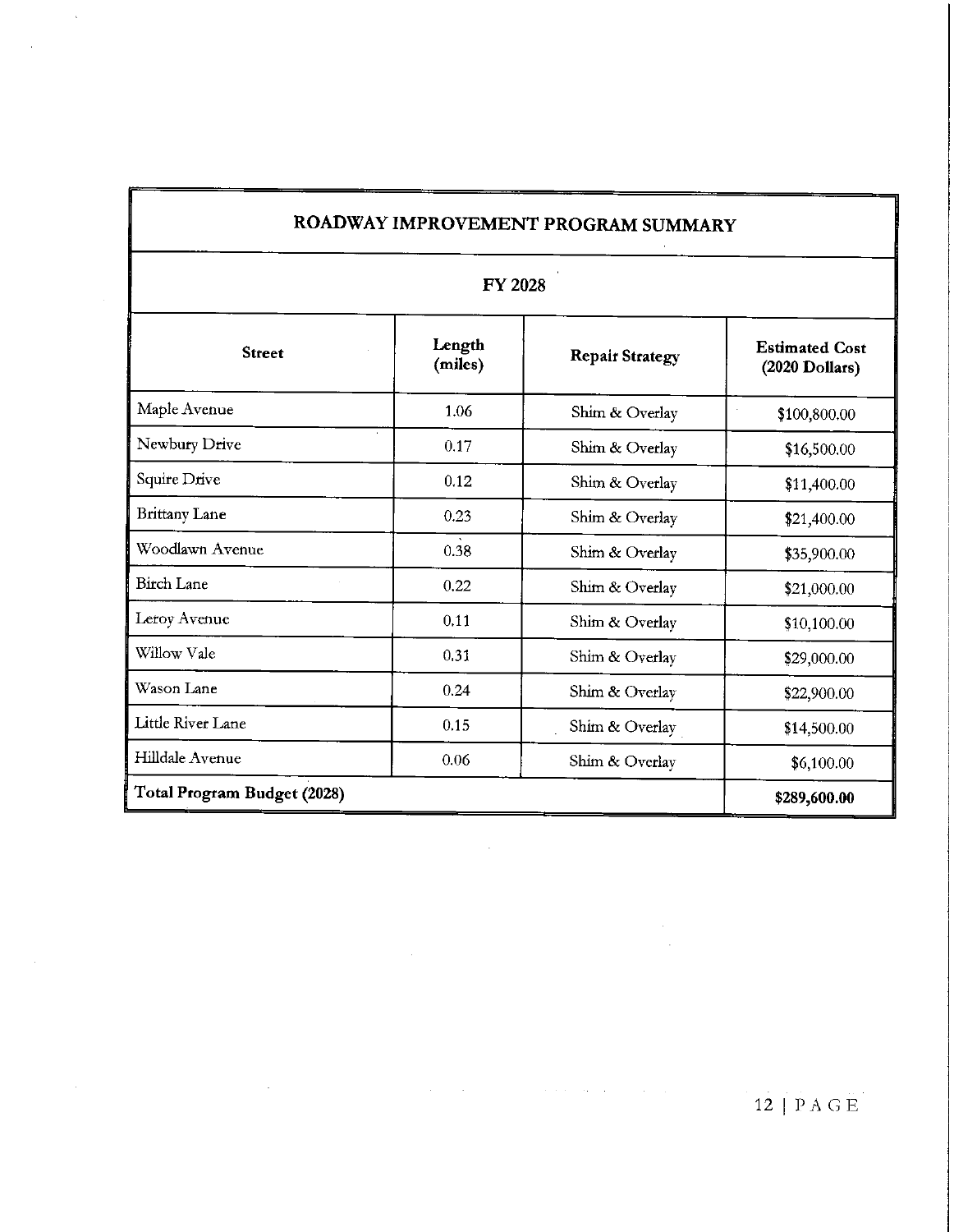|                             |                   | ROADWAY IMPROVEMENT PROGRAM SUMMARY |                                         |
|-----------------------------|-------------------|-------------------------------------|-----------------------------------------|
|                             | FY 2029           |                                     |                                         |
| <b>Street</b>               | Length<br>(miles) | <b>Repair Strategy</b>              | <b>Estimated Cost</b><br>(2020 Dollars) |
| Winslow Drive               | 0.50              | Shim & Overlay                      | \$47,800.00                             |
| Total Program Budget (2029) |                   |                                     | \$47,800.00                             |

 $\ddot{\phantom{0}}$ 

 $\sim 10^{-1}$ 

l,

 $\ddot{\phantom{1}}$ 

 $\overline{a}$ 

 $\ddot{\phantom{0}}$ 

 $\bar{\mathcal{A}}$ 

 $\bar{x}$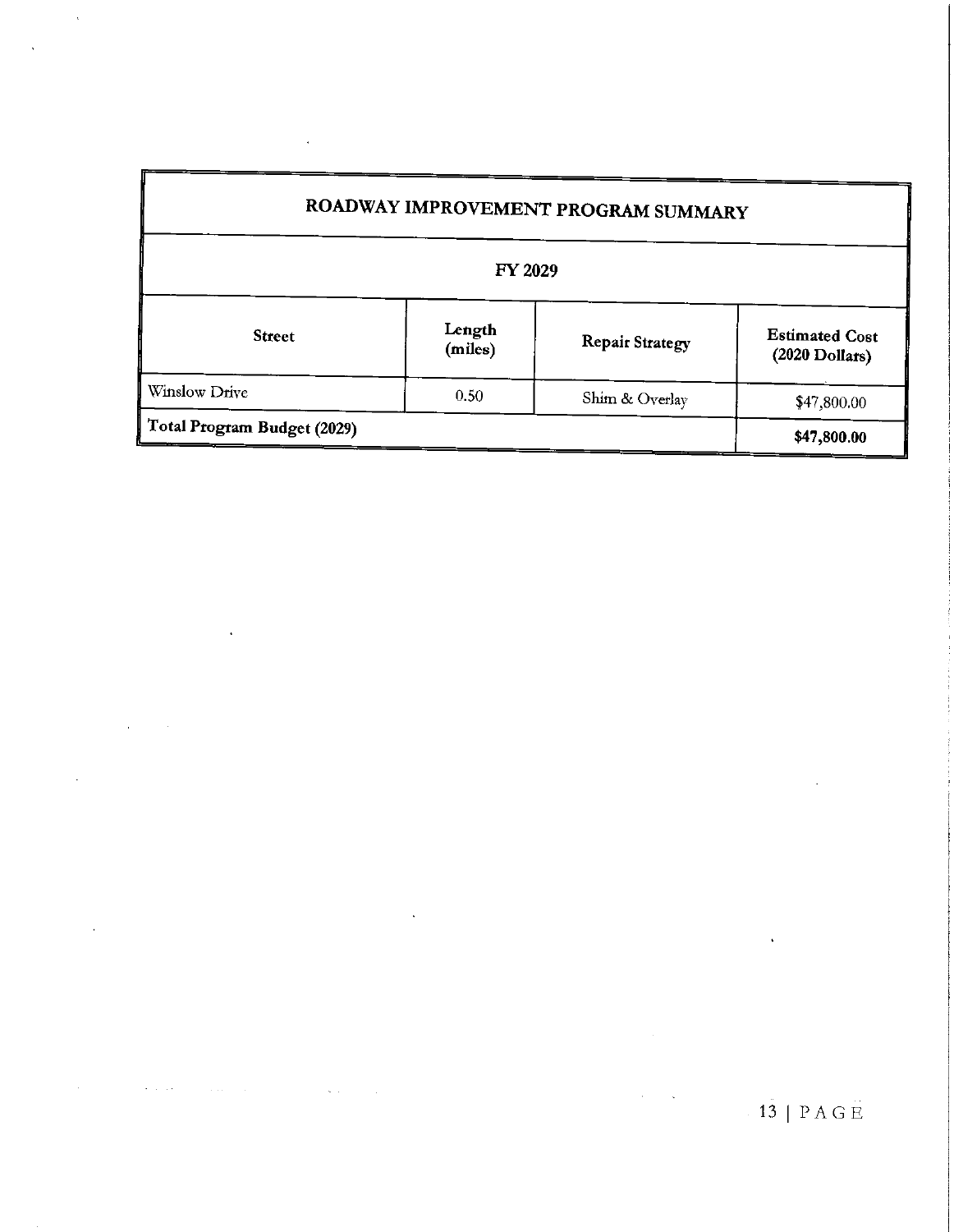| ROADWAY IMPROVEMENTS BY YEAR |             |               |             |               |             |
|------------------------------|-------------|---------------|-------------|---------------|-------------|
| <b>STREET</b>                | <b>YEAR</b> | <b>STREET</b> | <b>YEAR</b> | <b>STREET</b> | <b>YEAR</b> |
| Crown Hill Road              | 2021        |               |             |               |             |
| Amberwood Drive              | 2021        |               |             |               |             |
| Fernwood Way                 | 2021        |               |             |               |             |
| Dearborn Ridge Road          | 2021        |               |             |               |             |
| Pine Knoll Drive             | 2021        |               |             |               |             |
| Crystal Hill Road            | 2021        |               |             |               |             |
| Crystal Hill Circle          | 2021        |               |             |               |             |
| Murray Drive                 | 2021        |               |             |               |             |
| Devonshire Road              | 2021        |               |             |               |             |
| Lisheen Drive                | 2021        |               |             |               |             |
| Kings Grant Drive            | 2021        |               |             |               |             |
| Meeting Rock Road            | 2021        |               |             |               |             |
| Haydn Drive                  | 2021        |               |             |               |             |
| Providence Hill Road         | 2022        |               |             |               |             |
| <b>Butler Road</b>           | 2022        |               |             |               |             |
| Twin Oaks Drive              | 2022        |               |             |               |             |
| Windmill Lane                | 2022        |               |             |               |             |
| Moccasin Path                | 2022        |               |             |               |             |
| Pheasant Lane                | 2022        |               |             |               |             |
| <b>Bluebird Lane</b>         | 2022        |               |             |               |             |
| Geary Lane                   | 2022        |               |             |               |             |
| Spickett Valley Drive        | 2022        |               |             |               |             |
| Atkinson Farm Road           | 2022        |               |             |               |             |
| Little Rob Road              | 2022        |               |             |               |             |
| Carriage Chase Lane          | 2022        |               |             |               |             |
| Jasmine Drive                | 2022        |               |             |               |             |
| Knightland Road              | 2023        |               |             |               |             |

 $\mathcal{L}^{\text{max}}_{\text{max}}$  , where  $\mathcal{L}^{\text{max}}_{\text{max}}$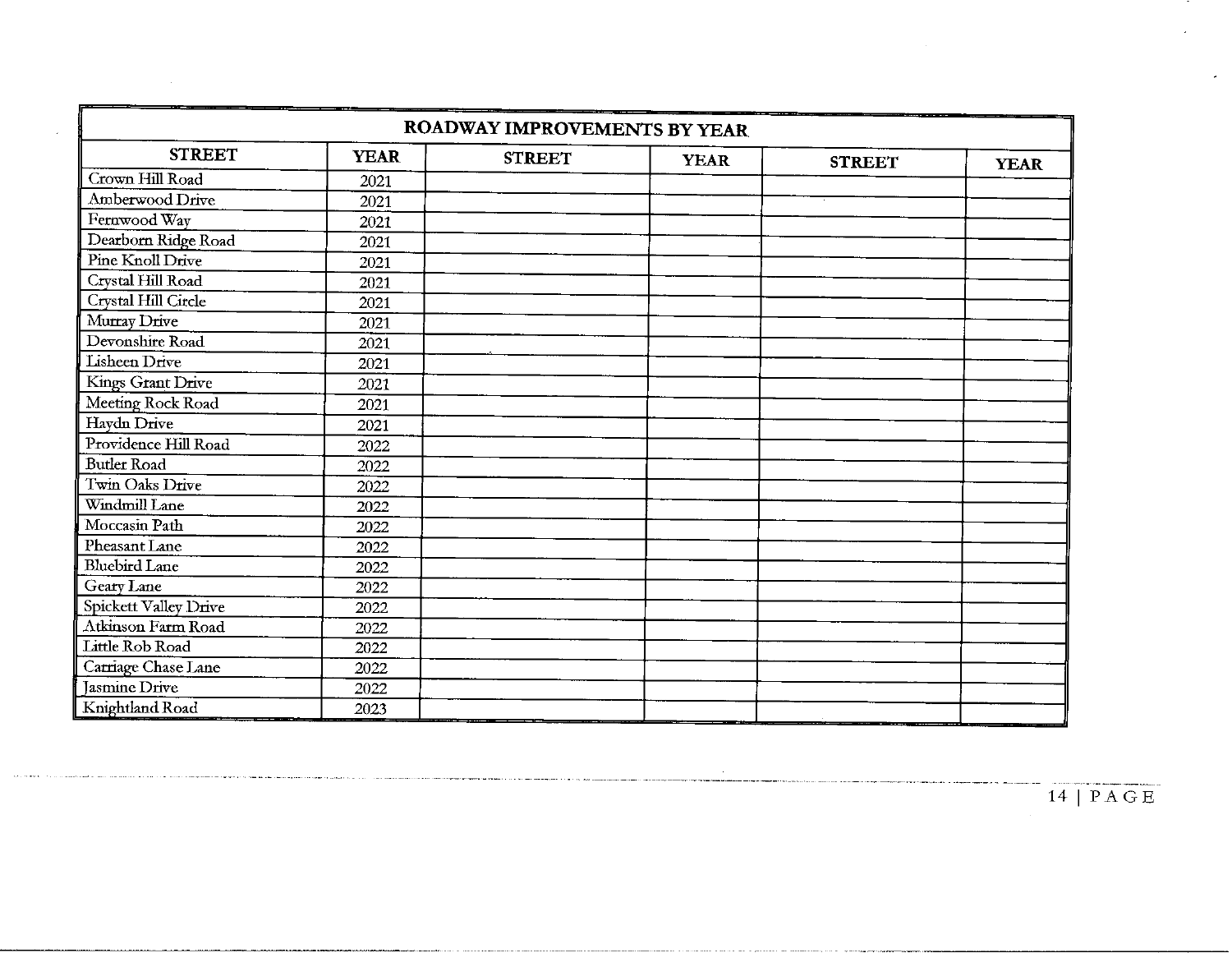| Huckleberry Lane        | 2023 |  |        |  |
|-------------------------|------|--|--------|--|
| Fairview Hill Road      | 2023 |  |        |  |
| Woodside Way            | 2023 |  |        |  |
| Stewart Farm Road       | 2023 |  |        |  |
| Pope Road               | 2023 |  |        |  |
| Whippoorwill Lane       | 2023 |  |        |  |
| Stone Pound Lane        | 2023 |  |        |  |
| <b>Bittersweet Lane</b> | 2023 |  |        |  |
| Page's Lane             | 2023 |  |        |  |
| Stage Road              | 2023 |  |        |  |
| Rocking Chair Lane      | 2023 |  |        |  |
| Cottontail Lane         | 2023 |  |        |  |
| Pebble Brook Road       | 2023 |  |        |  |
| Washington Road         | 2023 |  |        |  |
| Bryant Woods Road       | 2024 |  | $\sim$ |  |
| Kelly Lane              | 2024 |  |        |  |
| Coventry Road           | 2024 |  |        |  |
| Treasure Way            | 2024 |  |        |  |
| Birdsall Lane           | 2024 |  |        |  |
| Mosher Drive            | 2024 |  |        |  |
| Upland Road             | 2024 |  |        |  |
| Green Hill Drive        | 2024 |  |        |  |
| Robie Lane              | 2024 |  |        |  |
| Indian Ridge Road       | 2024 |  |        |  |
| Noyes Lane              | 2024 |  |        |  |
| Sawyer Avenue           | 2025 |  |        |  |
| Meadow Lane             | 2025 |  |        |  |
| Highland Road           | 2025 |  |        |  |
| Scottsdale Road         | 2025 |  |        |  |
| Sleepy Hollow Road      | 2025 |  |        |  |

 $15$ | PAGE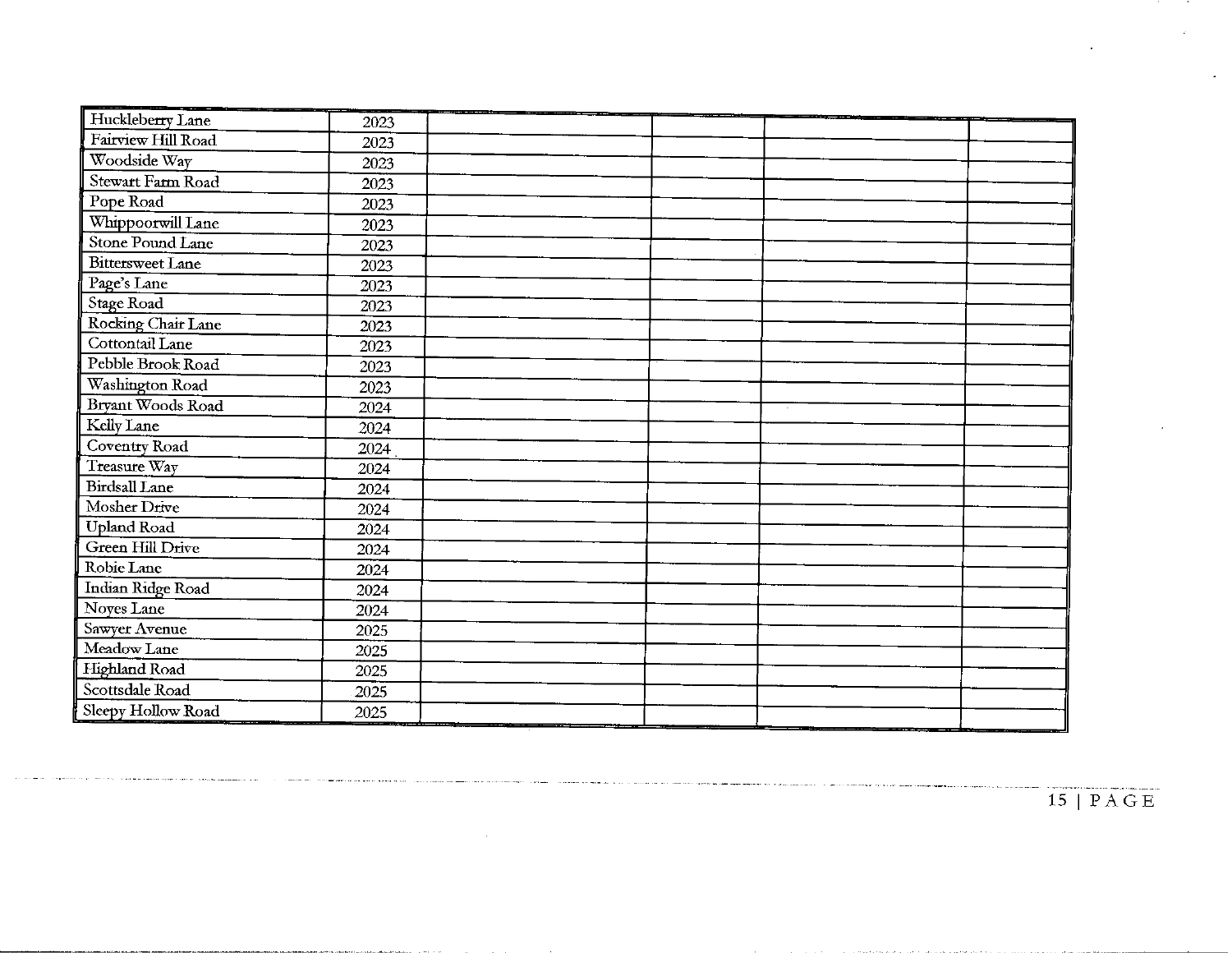| Forest Road          | 2025     |        |  |
|----------------------|----------|--------|--|
| <b>Juniper Lane</b>  | 2025     |        |  |
| Brendan Road         | 2025     |        |  |
| Summit Drive         | 2026     |        |  |
| Christine Drive      | 2026     |        |  |
| Wood Drive           | 2026     |        |  |
| Sunset Drive         | 2026     |        |  |
| Sawmill Road         | 2026     |        |  |
| Walker Road          | 2026     |        |  |
| Old Coach Road       | 2027     |        |  |
| Oak Hill Circle      | 2027     |        |  |
| Hawthorne Drive      | 2027     |        |  |
| Merrill Drive        | 2027     |        |  |
| Hovey Meadow Road    | 2027     |        |  |
| Hoyt Circle          | 2027     |        |  |
| Hitchcock Lane       | 2027     |        |  |
| Maple Avenue         | 2028     | $\sim$ |  |
| Newbury Drive        | 2028     |        |  |
| Squire Drive         | 2028     |        |  |
| <b>Brittany Lane</b> | 2028     |        |  |
| Woodlawn Avenue      | 2028     |        |  |
| <b>Bitch Lane</b>    | 2028     |        |  |
| Leroy Avenue         | 2028     |        |  |
| Willow Vale          | 2028     |        |  |
| Wason Lane           | 2028     |        |  |
| Little River Lane    | 2028     |        |  |
| Hilldale Avenue      | 2028     |        |  |
| Winslow Drive        | $2029\,$ |        |  |